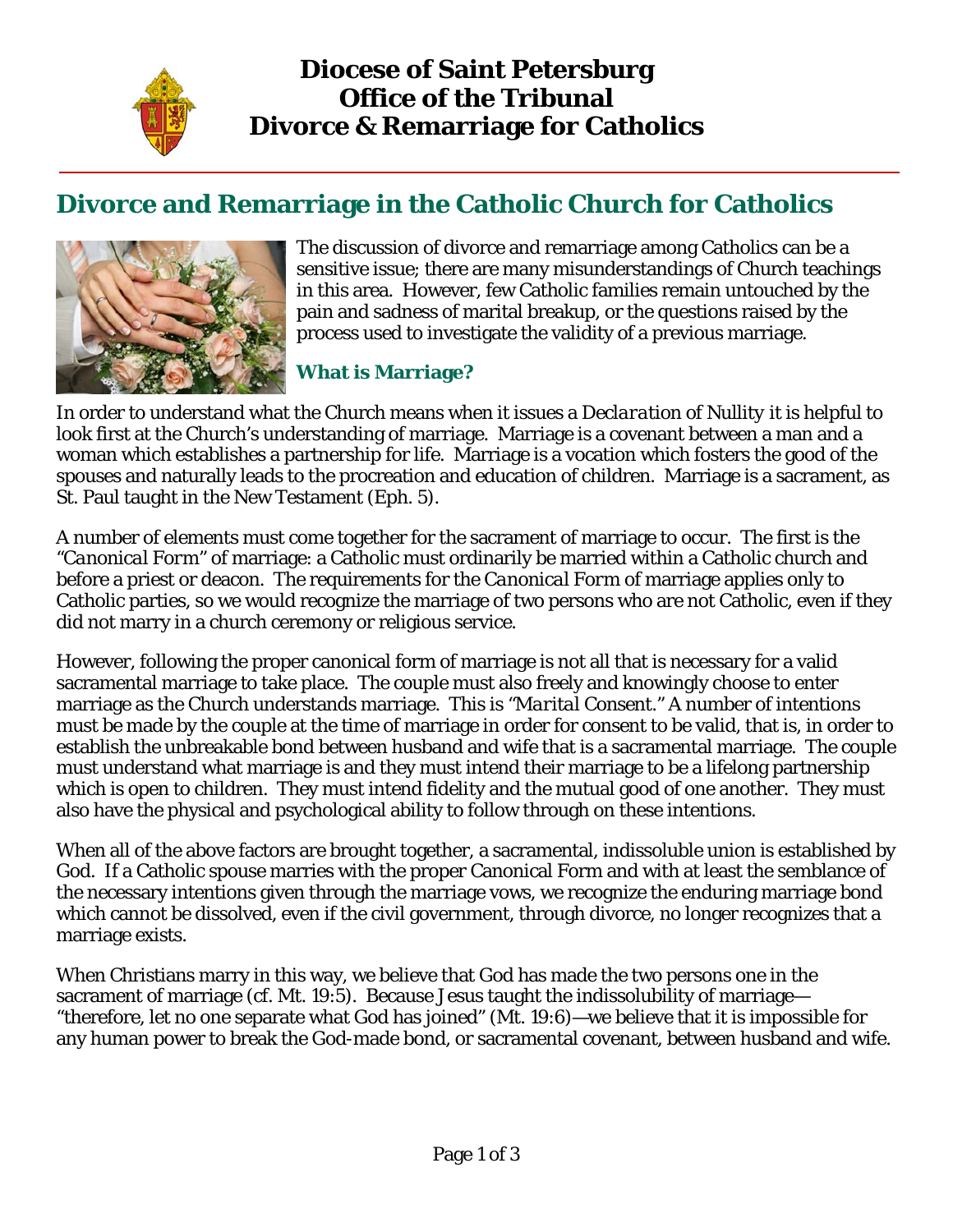

## **Diocese of Saint Petersburg Office of the Tribunal Divorce & Remarriage for Catholics**

## **So, What Exactly is a Declaration of Nullity?**

If a Catholic spouse did not follow the Canonical Form of marriage, outlined above, then a relatively simple process can be followed in order to receive a Declaration of Nullity based on a *Lack of Canonical Form*. But if proper Canonical Form was observed, or if it was not required—for members of other faith traditions, for example—a second type of process examines *Marital Consent*, that is, the intentions and abilities of the spouses at the time of marriage. This process is called a *Formal Case*. It is possible to have two persons legally married, but never actually joined together by God in a sacramental union. The Formal Case process is complex, detailed, and is lengthy—approximately 9 to 12 months, longer for a long-term marriage.

In either the Lack of Form Case or the Formal Case we must be very clear: the Decree of Nullity is not a "Catholic Divorce." The Church does not have the power to divorce any persons who have been united by God. A Decree of Nullity states that the enduring bond of the sacrament of marriage was never present from the very beginning of the marriage. If this is decided by a church Tribunal, the spouses are free to marry again.

It must also be made clear that a Decree of Nullity in no way affects the legitimacy of children of such a previous marriage, and has no bearing on other natural and civil obligations such as child support or custody. A church Decree of Nullity does not imply that the marriage never existed, but only that it did not have the character of a sacrament. The Church does not seek to assign blame for the marriage breakup to any of the persons involved.

### **Does a Divorce affect my Status in the Catholic Church?**

Please remember that a divorce alone would not affect, or hinder in any way, your participation in the Catholic Church. A divorced Catholic is free to receive the sacraments. However, *if you are divorced and remarried without a Decree of Nullity (and your former spouse is still living) a problem does arise.* **Similarly, if your spouse was previously married and has not received a Decree of Nullity from a Tribunal, there is a problem.** In such circumstances, you may not partake of the sacraments, including the reception of Holy Communion. We respect all marriages, even those which have ended in a civil divorce.

#### **Is it ever possible to enter a second marriage?**

Every prior marriage must be examined, since each is presumed to be valid with a lasting and lifelong commitment. Until it is shown otherwise through the ministry of the Tribunal, no person is free to enter into another Catholic Church marriage without the appearance or occasion of serious sin. To enter into such a union with a Catholic would remove him or her from the sacramental life of the Church, including the reception of Holy Communion

If you or your current spouse are divorced, and remarried outside of the Catholic Church, please consider seeking the healing that an investigation for a Decree of Nullity can bring to you and which will enable you to return to a full participation in the sacramental life of the Church.